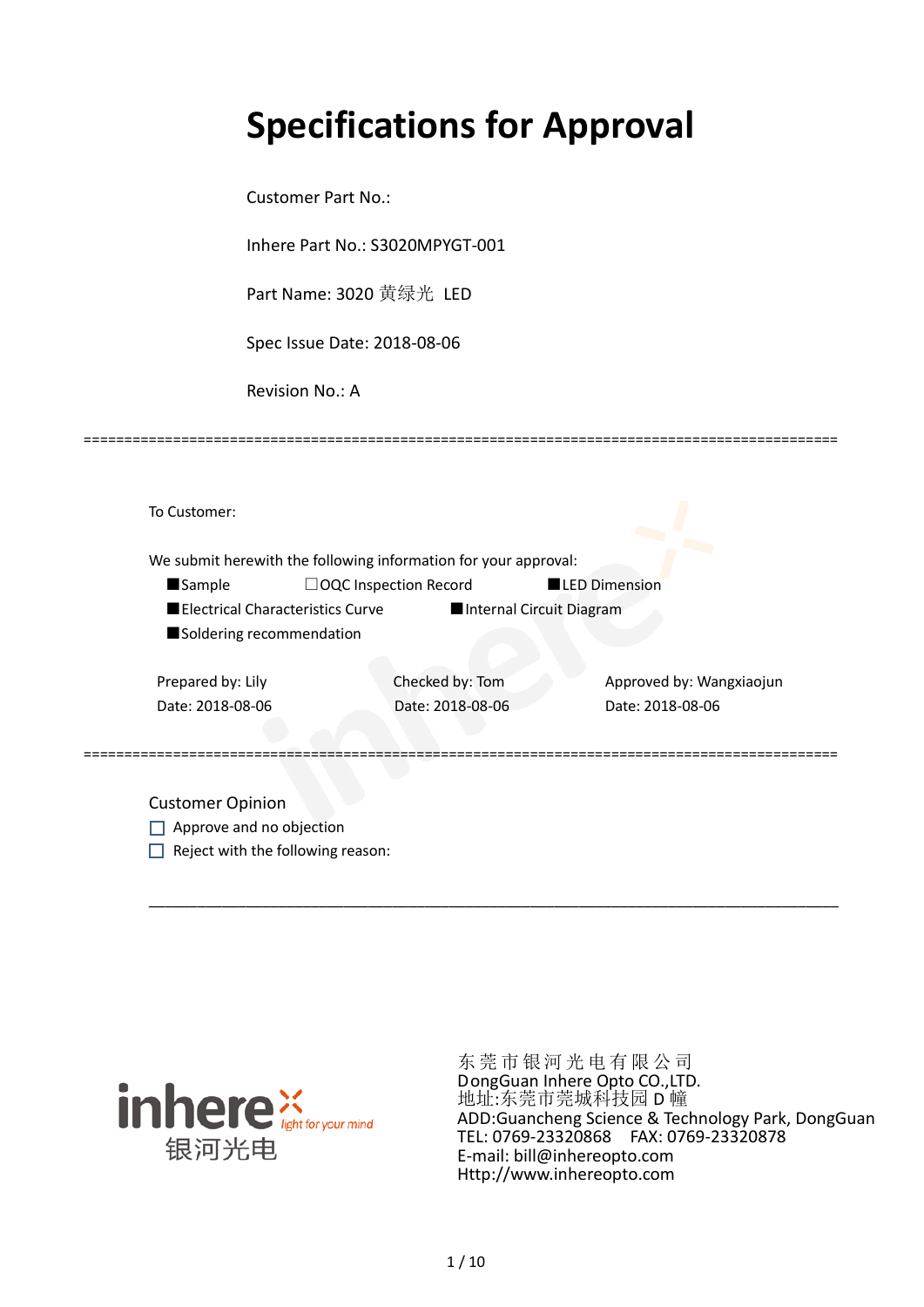#### **Features**

3.0mmⅹ2.0mm LED, 1.3mm thickness

Low power consumption

Wide view angle

Package: 3000pcs/reel

RoHS Compliant

#### **Applications**

Ideal for back light and indicator

Various colors and lens types available

# **Package outlines Recommend Pad Layout**



| <b>Emitted color</b><br>Part No. |              | <b>Dice</b> | Lens color               |  |
|----------------------------------|--------------|-------------|--------------------------|--|
| S3020MPYGT-001                   | Yellow Green | AlGaInP     | <b>Water Transparent</b> |  |

Notes:

 $+ c$ 

All dimensions are in millimeters (inches);

Č

Tolerances are ±0.1mm (0.004inch) unless otherwise noted.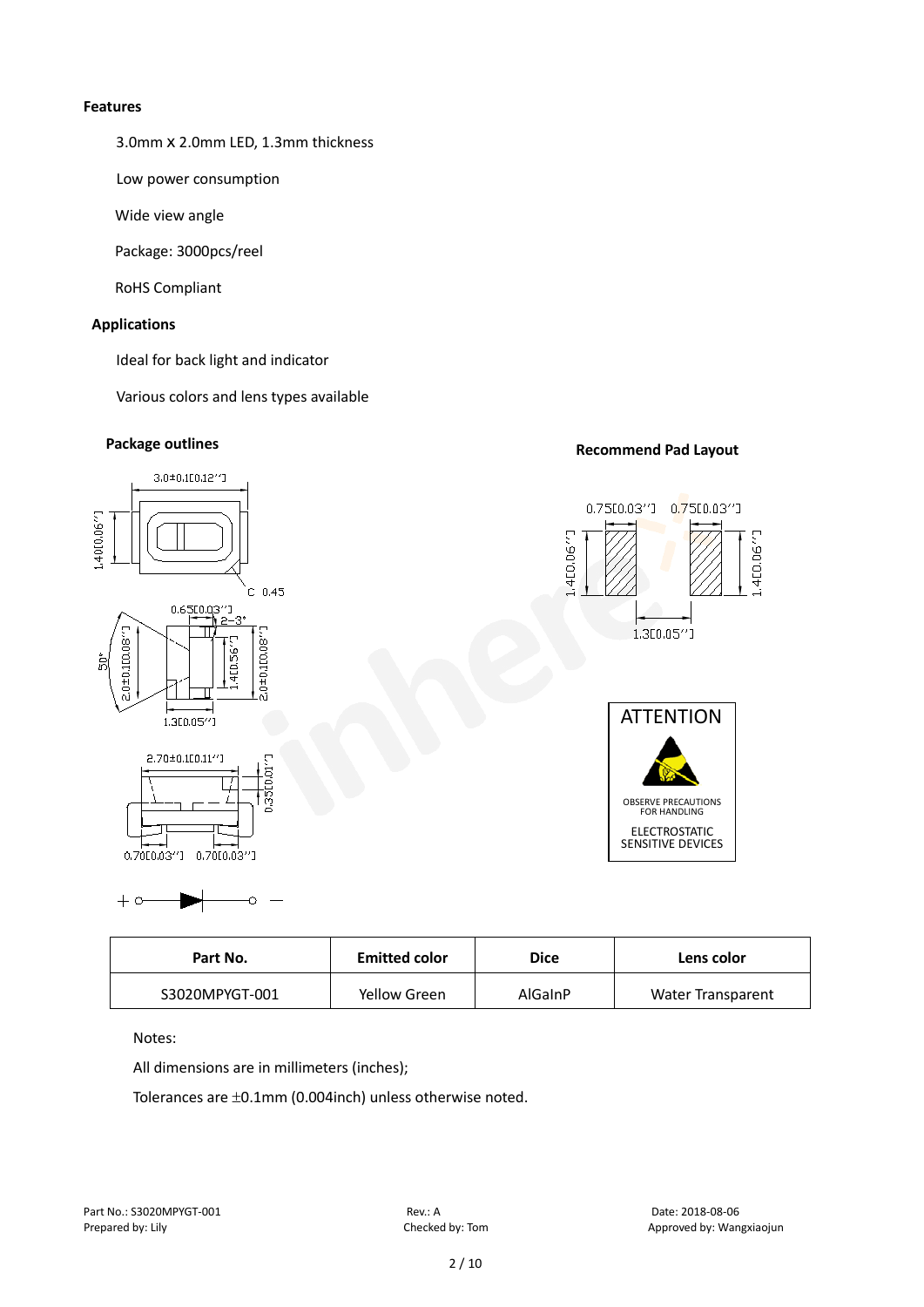## **Absolute Maximum Ratings (Ta=25**℃)

| Parameter                              | Symbol      | Value      | Unit         |
|----------------------------------------|-------------|------------|--------------|
| Forward current                        | If          | 30         | mA           |
| Reverse voltage                        | Vr          | 5          | V            |
| Power dissipation                      | Pd          | 72         | mW           |
| Operating temperature                  | Top         | $-40$ ~+80 | $^{\circ}$ C |
| Storage temperature                    | <b>Tstg</b> | $-40$ ~+85 | $^{\circ}$ C |
| Peak pulsing current (1/8 duty f=1kHz) | Ifp         | 125        | mA           |

# **Electro-Optical Characteristics (Ta=25**℃)

|                             | <b>Test</b>      | Symbol           | Value |                          |            | Unit   |
|-----------------------------|------------------|------------------|-------|--------------------------|------------|--------|
| Parameter                   | <b>Condition</b> |                  | Min   | <b>Typ</b>               | <b>Max</b> |        |
| Wavelength at peak emission | $If=20mA$        | $\lambda p$      | --    | 573                      |            | nm     |
| Spectral half bandwidth     | $If=20mA$        | $\Delta \lambda$ | --    | 18                       | --         | nm     |
| Dominant wavelength         | $If=20mA$        | $\lambda$ d      | 566   | --                       | 576        | nm     |
| Forward voltage             | $If=20mA$        | Vf               | 1.8   | $\overline{\phantom{m}}$ | 2.4        | $\vee$ |
| Luminous intensity          | $If=20mA$        | Iv               | 32    | 70                       |            | mcd    |
| Viewing angle at 50% lv     | $If=20mA$        | $2\theta$ 1/2    | $-$   | 120                      | $-$        | Deg    |
| Reverse current             | $Vr = 5V$        | Ir               | --    | --                       | 10         | μA     |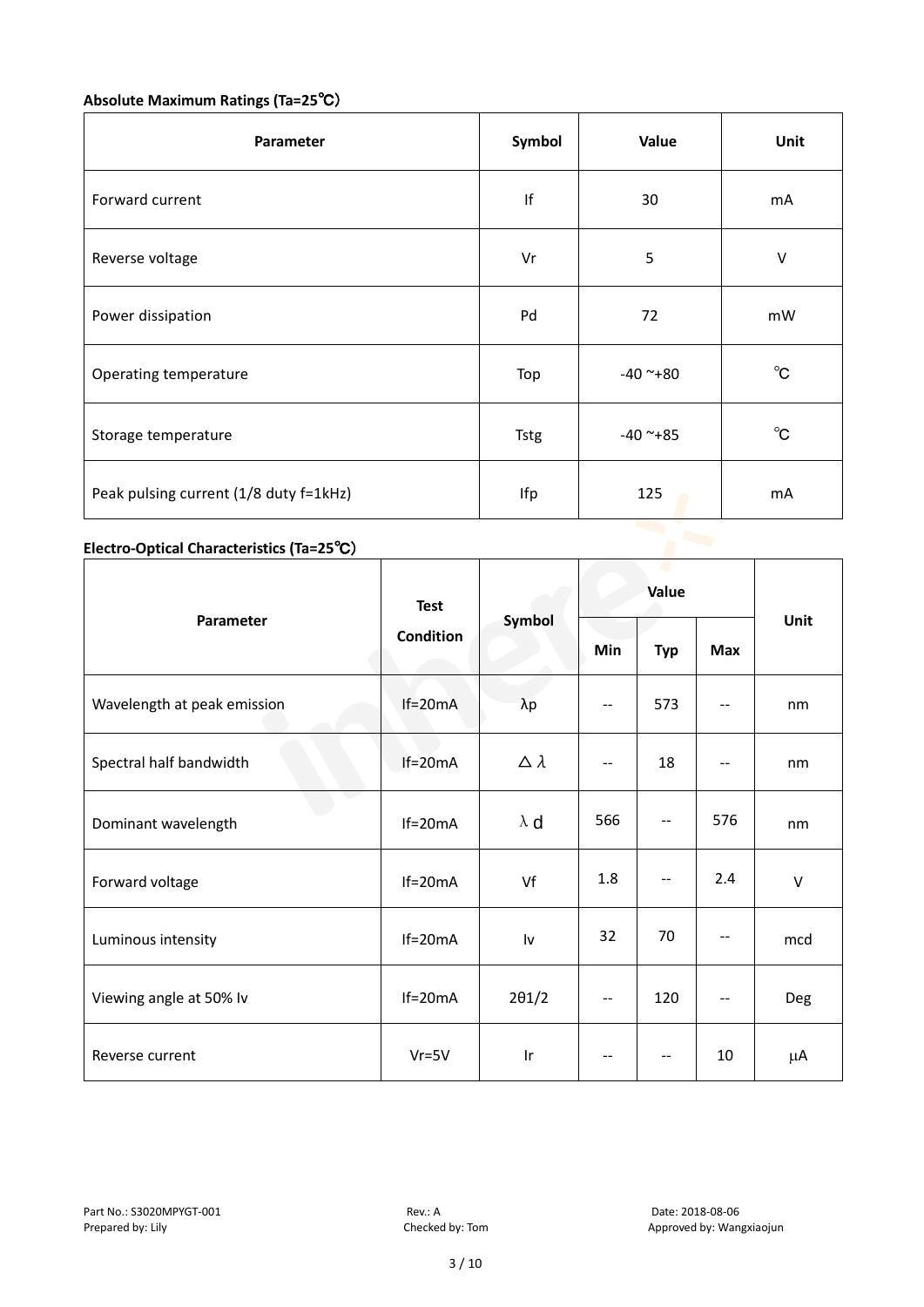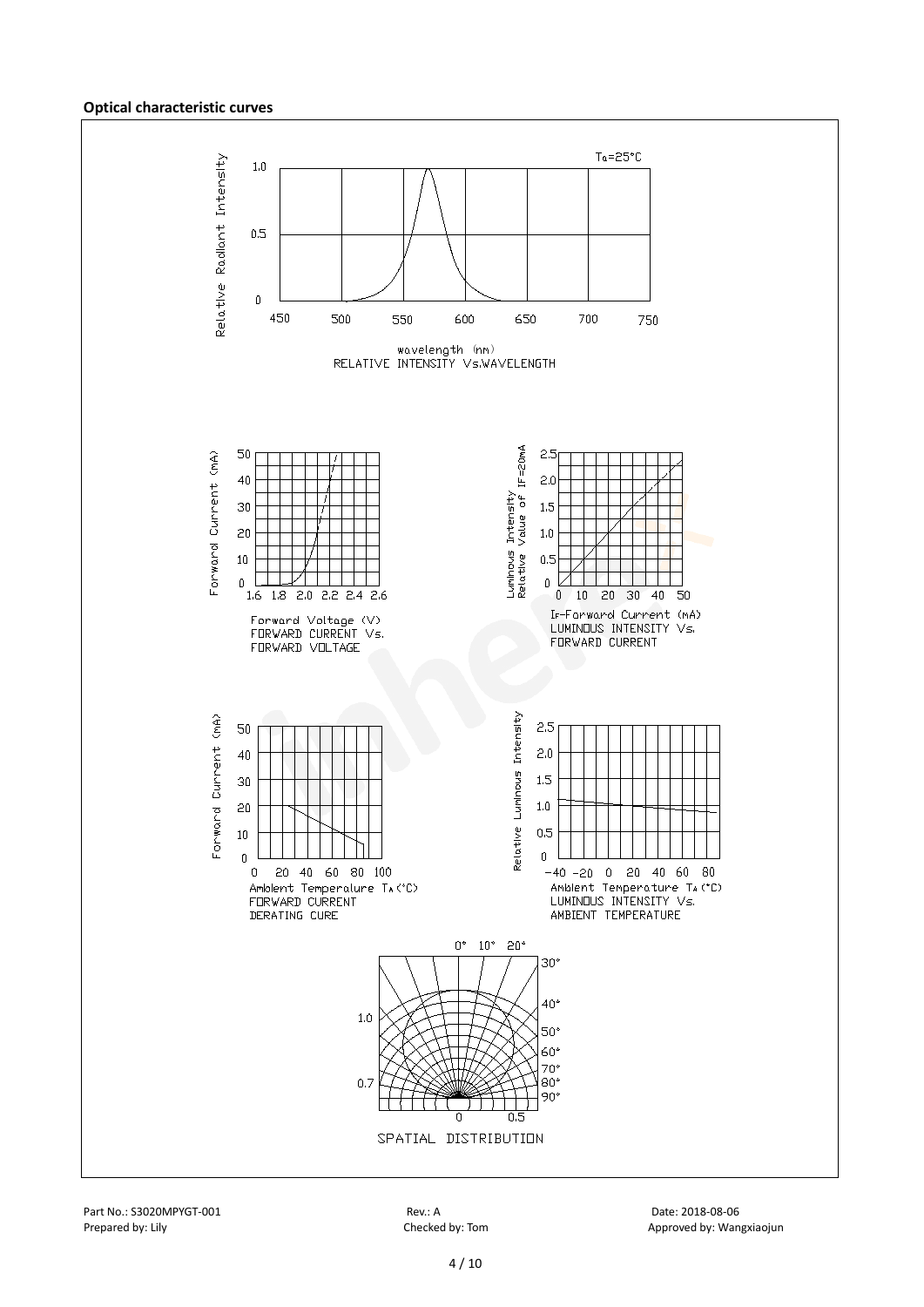#### **Reflow Profile**

Reflow Temp/Time



#### Notes:

- 1. We recommend the reflow temperature 245℃ (±5℃). The maximum soldering temperature should be limited to 260℃.
- 2. Don't cause stress to the epoxy resin while it is exposed to high temperature.
- 3. Number of reflow process shall be 2 times or less.

#### ■Soldering iron

Basic spec is  $\leq$  5sec when 320°C (±20°C). If temperature is higher, time should be shorter (+10°C $\rightarrow$ -1sec). Power dissipation of iron should be smaller than 20W, and temperatures should be controllable .Surface temperature of the device should be under 350℃.

#### **Rework**

- 1. Customer must finish rework within 5 sec under 340℃.
- 2. The head of iron cannot touch copper foil
- 3. Twin-head type is preferred.



Avoid rubbing or scraping the resin by any object, during high temperature, for example reflow solder etc.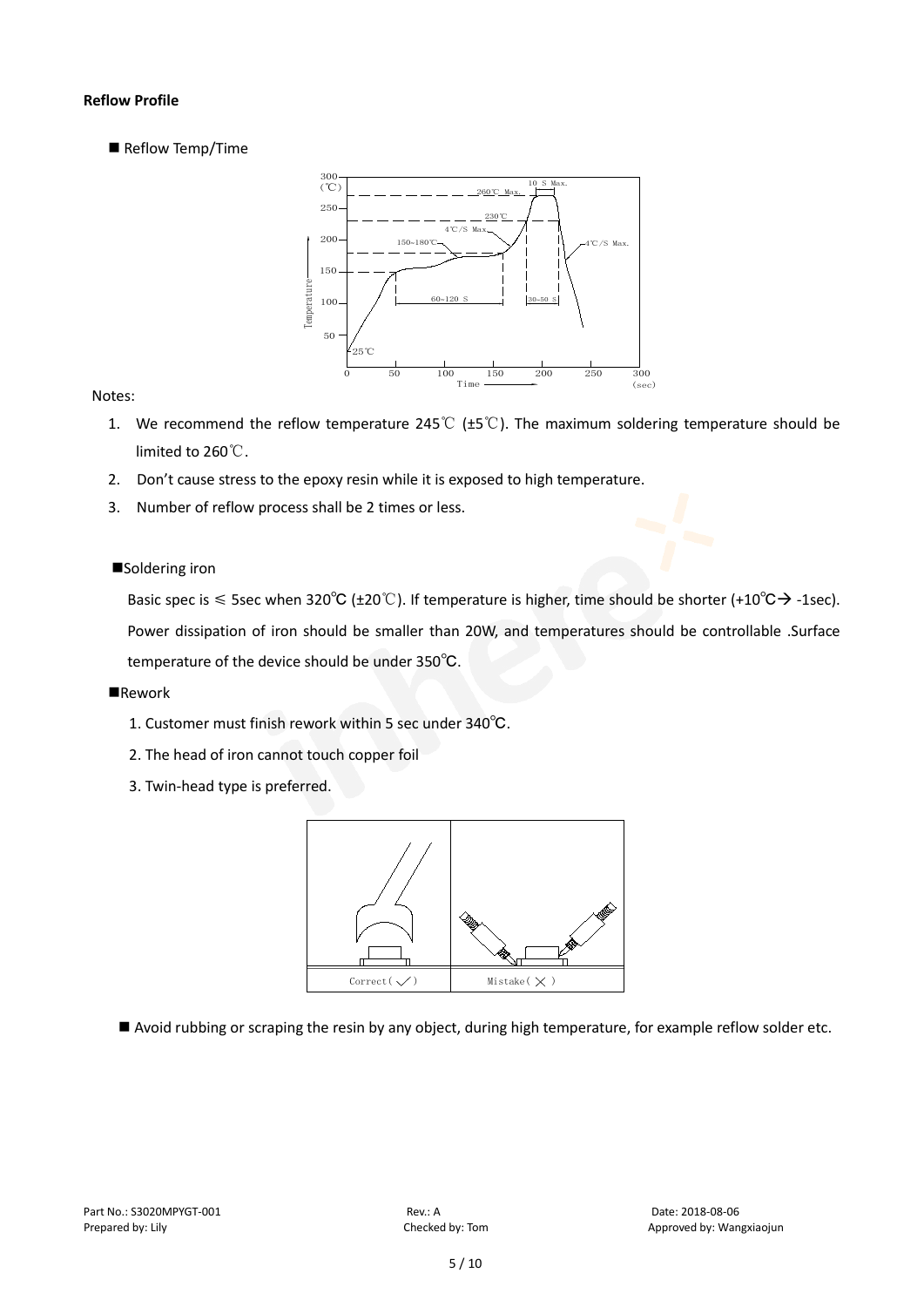#### T**est circuit and handling precautions**

Test circuit



■ Handling precautions

#### 1. Over-current-proof

Customer must apply resistors for protection; otherwise slight voltage shift will cause big current change

(Burn out will happen).

#### 2. Storage

2.1 It is recommended to store the products in the following conditions:

Humidity: 60% R.H. Max.

Temperature: 5℃~30℃

- 2.2 Shelf life in sealed bag: 12 month at <5℃~30°C and <30% R.H. after the package is opened, the products should be used within 24hrs or they should be keeping to stored at≦20 R.H. with zip-lock sealed.
- 3. Baking

It is recommended to baking before soldering. The Conditions is: 60±5℃/24hrs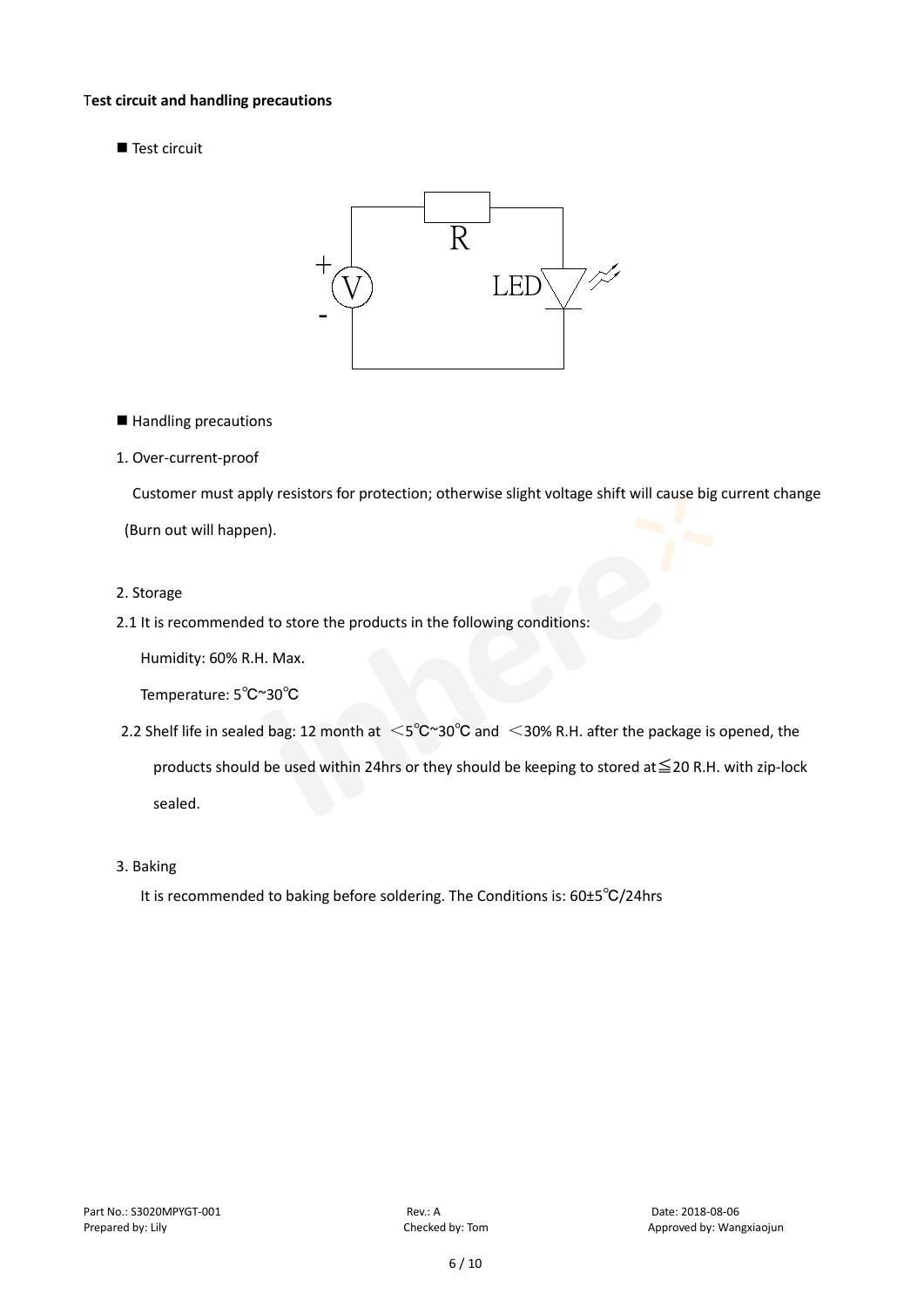#### **Test Items and Results of Reliability**

| <b>Test Item</b>                                  | <b>Standard</b><br><b>Test Conditions</b><br><b>Test Method</b>                |                                | <b>Note</b> | <b>Number of</b><br><b>Test</b> |
|---------------------------------------------------|--------------------------------------------------------------------------------|--------------------------------|-------------|---------------------------------|
| <b>Reflow Soldering</b>                           | Ta=260 $\pm$ 5 °C, Time=10 $\pm$ 2S<br>JB/T 10845-2008                         |                                | 3times      | 0/22                            |
| Salt Atmosphere                                   | Ta=35±3°C, PH=6.5 $\sim$ 7.2<br>GB/T 2423.17-2008                              |                                | 24hrs       | 0/22                            |
| Temperature Cycling                               | -40 $±5^{\circ}$ C<br>$30±1$ min<br>个→(25℃/5±1min)↓<br>100±5°C<br>$30±1$ min   | 100cycles<br>GB/T 2423.22-2012 |             | 0/22                            |
| <b>Thermal Shock</b>                              | Ta=-40±5 $\degree \text{C}$ $\sim$ 100±5 $\degree \text{C}$ ,<br>15±1min dwell | 100cycles<br>GB/T 2423.22-2012 |             | 0/22                            |
| High Humidity High Temp.<br>Cycling               | Ta=30±5 °C $\sim$ 65±5 °C,<br>90±5%RH,24hrs/1cycle                             | GB/T 2423.4-2008               |             | 0/22                            |
| High Humidity High Temp.<br>Storage Life          | Ta=85±5 °C, $\psi$ (%)=85±5%RH                                                 | GB/T 2423.3-2006               | 1000hrs     | 0/22                            |
| High Temperature<br><b>Storage Life</b>           | Ta=100±5°C, non-operating                                                      | GB/T 2423.2-2008               | 1000hrs     | 0/22                            |
| Low Temperature<br>Storage Life                   | Ta=-40±5℃, non-operating                                                       | GB/T 2423.1-2008               | 1000hrs     | 0/22                            |
| Life Test                                         | Ta=26±5℃,@20mA,<br>$\psi$ (%)=25%RH~55%RH                                      |                                |             | 0/22                            |
| High Humidity High Temp.<br><b>Operating Life</b> | Ta=85±5 $\degree$ C, @20mA,<br>$\psi$ (%)=85%RH                                | GB/T 2423.3-2006               | 500hrs      | 0/22                            |
| Low Temperature<br><b>Operating Life</b>          | Ta=-20±5℃,@20mA                                                                | GB/T 2423.1-2008               | 1000hrs     | 0/22                            |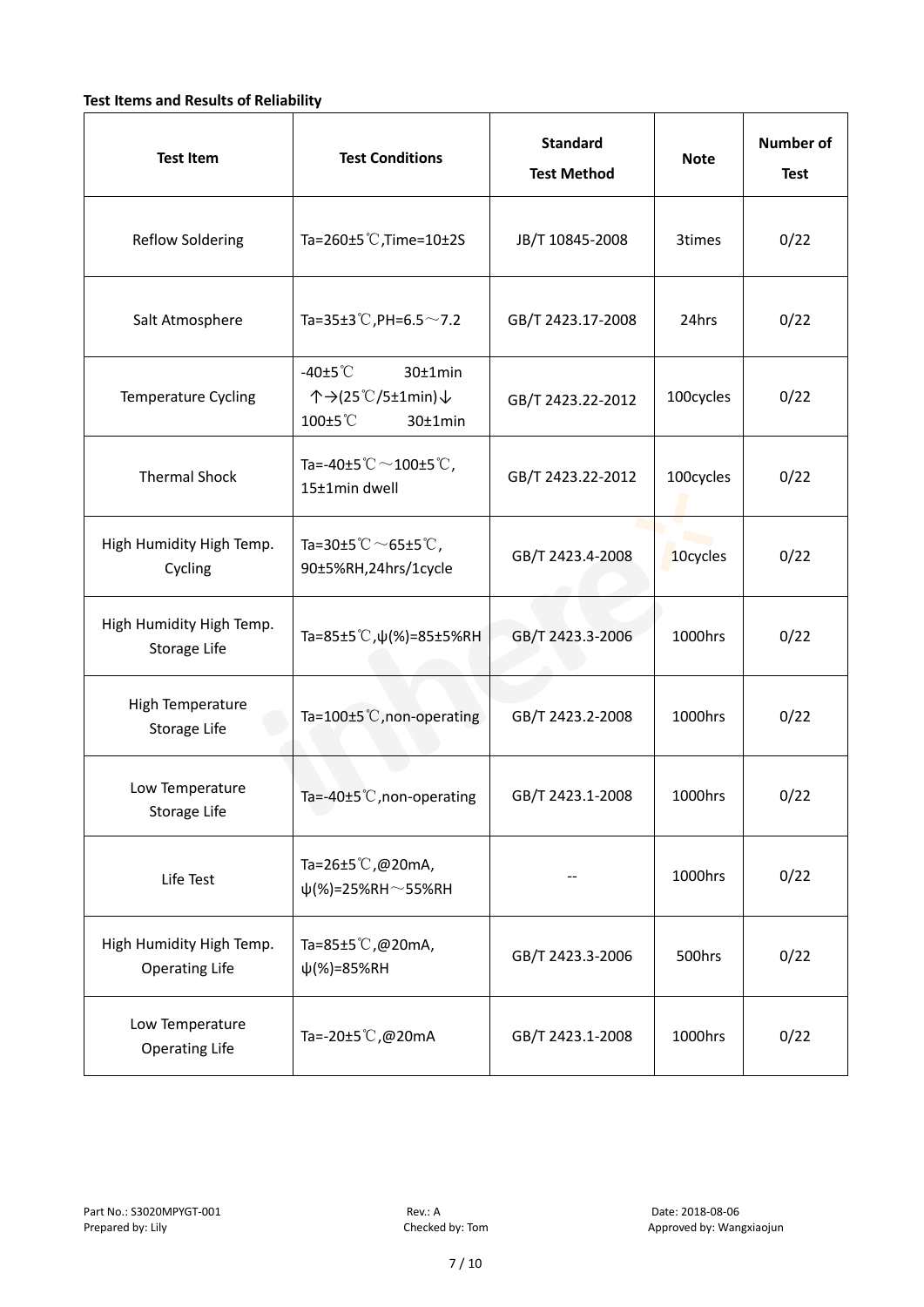#### **Forward Voltage Rank Combination (IF=20mA)**

| Rank                    | Min.    | Max. | Unit   |
|-------------------------|---------|------|--------|
|                         | $1.8\,$ | 1.9  |        |
| 8                       | 1.9     | 2.0  |        |
| 9                       | 2.0     | 2.1  | $\vee$ |
| $\overline{\mathsf{A}}$ | 2.1     | 2.2  |        |
| B                       | 2.2     | 2.3  |        |
| r                       | 2.3     | 2.4  |        |

#### **Luminous Intensity Rank Combination (IF=20mA)**

| Rank | Min. | Max. | Unit |
|------|------|------|------|
| E    | 32   | 40   |      |
| F    | 40   | 50   |      |
| G    | 50   | 63   |      |
| H    | 63   | 80   | mcd  |
|      | 80   | 100  |      |
|      | 100  |      |      |

#### **Dominant Wavelength Ranks combination (IF=20mA)**

| Rank | Min. | Max. | Unit |
|------|------|------|------|
| G9   | 566  | 568  |      |
| G10  | 568  | 570  |      |
| G11  | 570  | 572  | nm   |
| G12  | 572  | 574  |      |
| G13  | 574  | 576  |      |

### **Group Name on Label (Example DATA: 9 G G10 20)**

| <b>DATA: 9 G G10 20</b>                              | Vf(V)           | $Iv$ (mcd)     | $\lambda$ d (nm) | <b>Test Condition</b> |
|------------------------------------------------------|-----------------|----------------|------------------|-----------------------|
| 9 $\rightarrow$ G $\rightarrow$ G10 $\rightarrow$ 20 | $2.0^{\sim}2.1$ | $50^{\circ}63$ | 568~570          | $IF=20mA$             |

Notes:

- 1. The tolerance of luminous intensity (Iv ) is  $\pm 15\%$ .
- 2. The tolerance of dominant wavelength is ±1nm.
- 3. This specification is preliminary.
- 4. This specification is a standard specification of our factory, can make in accordance with customer's special requirement.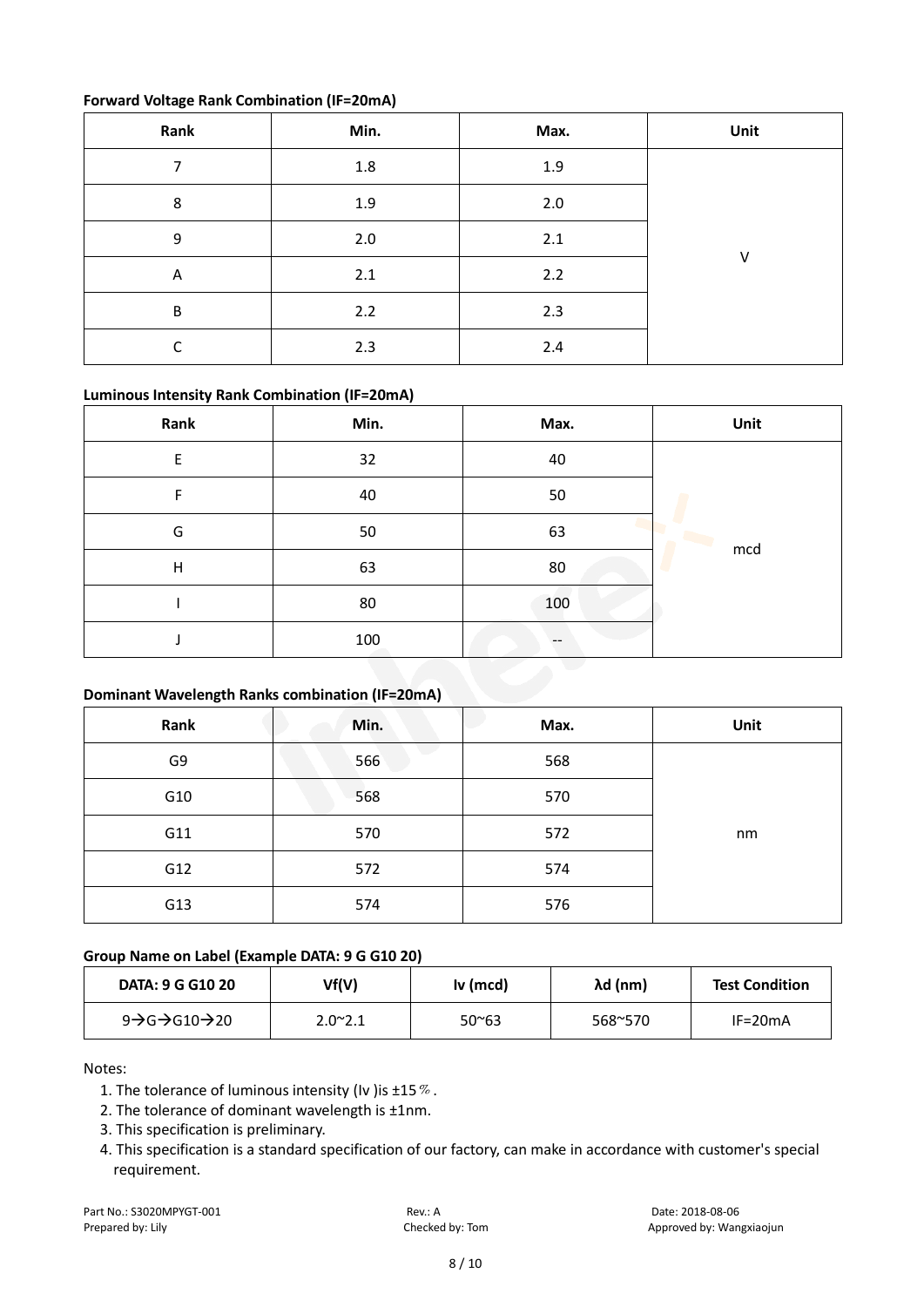#### **3020 Series SMD Chip LED Lamps Packaging Specifications**

- 
- Feeding Direction **Constanting Construction Constanting Operations Construction Constanting Construction Constanting Construction**





**Dimensions of Tape (Unit: mm)**



Notes:

- 1. Empty component pockets are sealed with top cover tape;
- 2. The maximum number of missing lamps is two;
- 3. The cathode is oriented towards the tape sprocket hole in accordance with ANSI/EIA RS-481 specifications.
- 4. 3,000pcs/Reel.